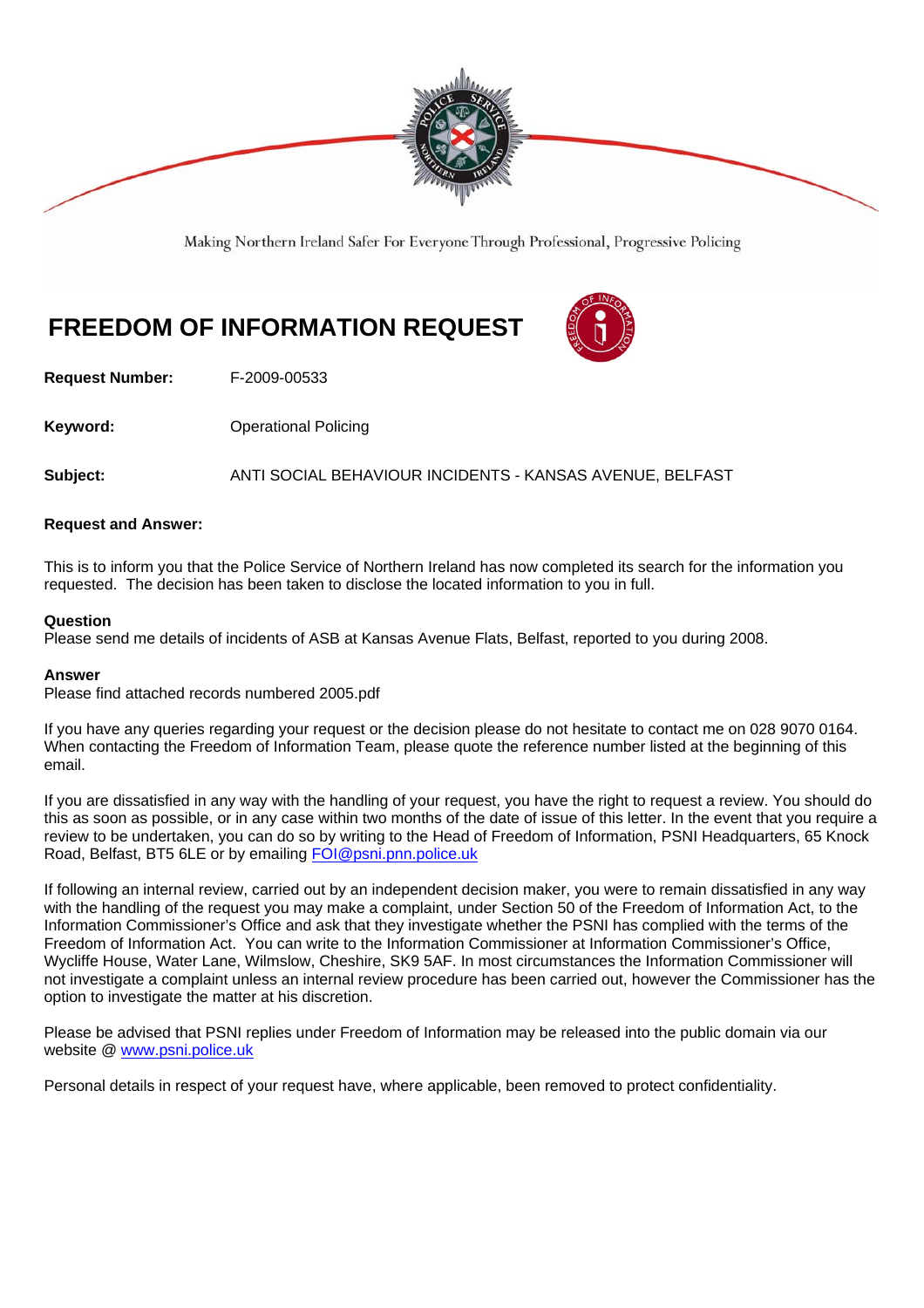04/03/09



**FOI Request Incidents of ASB at Kansas Avenue Flats**  $01.01.08 - 31.12.08$ 

All information contained in this report has been taken from the Analysts' database. These figures are operational and cannot be quoted outside of the PSNI without the express permission of A District Commander.



This report has been produced in response to a Freedom of Information Request. The following report details incidents of ASB which have occurred at the Kansas Avenue Flats from 1<sup>st</sup> January to 31<sup>st</sup> December 2008.

For the purposes of analysis, the area of Kansas Avenue Flats has been defined by the map on the left and includes all incidents at the following addresses:

Parkville Court **Hopefield Court** St James Fold Luxembourg Ct **Kansas Avenue Flats** 

Anti-social behaviour will include all incidents of YCA, Disturbances, Rowdy Nuisance Behaviour, Street Drinking and Fire No Crime.

During the period analysed there were a total of 118 incidents at the specified locations. This was broken down as follows:

 $YCA - 98$ 

Minor Disturbance - 1

Rowdy Nuisance Neighbours - 1

Vehicle Nuisance/Inappropriate use - 8 Nuisance Phonecall - 2

Rowdy /Inconsiderate Behaviour - 8

CONFIDENTIAL